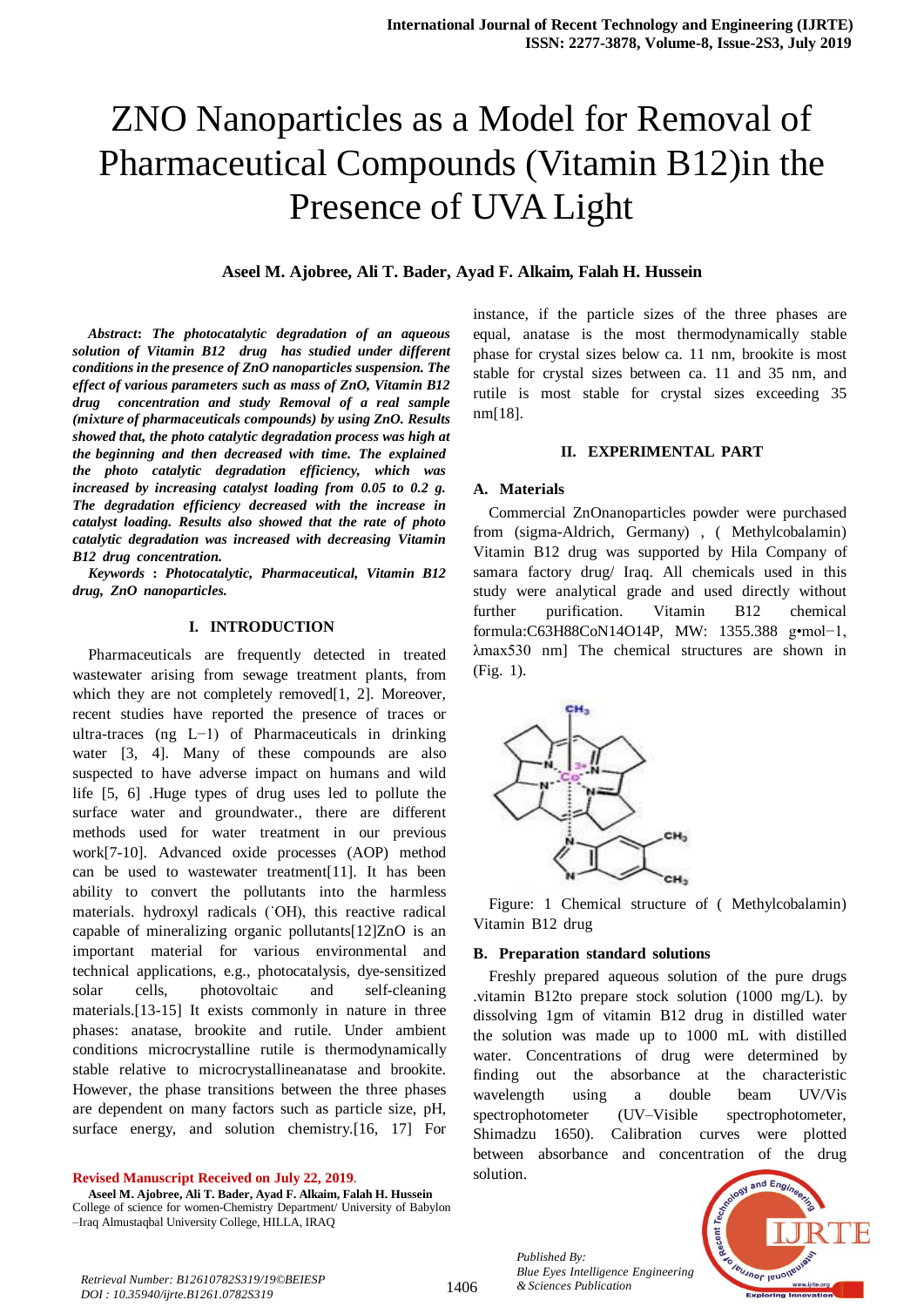# **C. Photocatalytic experiments**

The photo catalytic activity of theZnO nanoparticles photo catalyst was evaluated by the degradation of vitamin B12 drug wastewater. All experiments were carried out in a photo-reaction vessel, with 200 ml of total capacity. A  $125$  W high-pressure mercury lamp with the strongest emission at 530 nm was used as light source. The beakers were put under the ultraviolet light maintaining the distance between the light source and the surface of the solution controlled by using UVA-meter (Dr. Honle/Germany).Prior to each test, the lamp was turned on and warm up for about 15 min in order to get a constant output. Batch tests were performed as the following procedure,  $0.2$  g ZnOphoto catalyst was added into 200 mL drug solutions, the mixture was stirred in dark for 15 min to allow the physical adsorption of drug molecules on catalyst particles reaching the equilibrium.

Subsequently, the mixture was poured into the photo reactor and began the photo catalytic degradation tests. The reaction solution was mixed by an air diffuser, which was placed at the bottom of the reactor to uniformly disperse air into the solution with a flow rate of  $0.1$  ml/min.

Samples were collected at regular intervals and were immediately centrifuged to remove particles for analysis. The concentration of drug was determined by measuring the absorption intensity at its maximum absorbance wavelength of  $\lambda$  = 530 nm, by using a UV–Vis spectrophotometer (1650 Shimadzu, Japan) with a 1 cm path length spectrometric quartz cell, and then calculated from calibration curve.

Effect of various operational parameters such as amount of catalyst  $(0.5-2.0 \text{ g L}^{-1})$ , and concentration of drug  $(10-50 \text{ mgL}^{-1})$  on the photo degradation efficiency was studied. The percentage removal of photo catalytic degradation of Vitamin B12 drug and apparent first order rate constant were calculated using the following relationships

PDE 
$$
(\%) = 100 \times (C_0 - C_t)/C_0
$$
 (1)

$$
\left(\frac{C_t}{C_0}\right) = e^{-kt} \tag{2}
$$

Where,  $C_0$  and  $C_t$  are the initial and photolyzed concentration (mg/L), respectively, PDE (photo catalytic degradation efficiency),  $t$  is time of irradiation (min.) and *k* is the apparent first order rate constant (min<sup>-1</sup>).

## **III. RESULT** AND **DESICCATION**

# **Effect** of mass dosage

The influence of the photo catalyst concentration  $(0.5 -$ 2  $gL^{-1}$ ) on the photo catalyticdegradation of Vitamin B12 drug was investigated at an initial Vitamin B12

drug concentration of 10ppm, lightintensity  $(1.4$ mW/cm2, flow rate of O2 (5 mL.  $min^{-1}$ ) and buffer concentration of thesuspension pH  $6.[19]$ 

In the region less than 2  $gL^{-1}$ , when the mass dosage were increased, the rate of degradation was increased because the number of active sites increased. In the region between  $0.5\text{-}2gL^{-1}$ , shows an approximately plateau curve which indicates the numbers ofactive sites have an equilibrium between the numbers of photon induced that absorbed by the catalyst and a particle of drug adsorbed $[20-22]$ . Fig.2 represents the percent degradation of Vitamin B12 drug against the different amount of catalyst. This shows that the percent degradation of modified catalysts increase with increase in the amount of catalyst from  $0.5$  - 2 gL<sup>-1</sup> and above this limit there is not much change.  $[20-22]$ . This indicated that the active site provided for the adsorption of substrate on the catalyst surface is limited to catalyst amount of 1.5  $gL^{-1}$  and after that low change in the degradation. At higher dosage the vacant sites are consumed by the intermediate products obtained during the reactions which retard further degradation of the substrate. Hence the percent degradation decreased or retained without a noticeable change [23-27].



Figure.2.The effect mass of ZnOon Photocatalytic degradation of VitaminB12 drugExperimental Conditions: initial concentration 10ppm, Temp. 25  $^{\circ}$ C, and L.I.  $1.4 \text{ mW.cm}^{-2}$ .

# **Removal** of **a real sample** (mixture of **pharmaceuticals** compounds) by using  $ZnO$

A real sample 200 ml of pharmaceutical pollutants with a refry concentration were using in this study, then added beakers in the presence of 2  $gL^{-1}$  from ZnO, after

that the mixture the beaker was put under the ultraviolet light maintaining the

*& Sciences Publication* 

*Published By:*

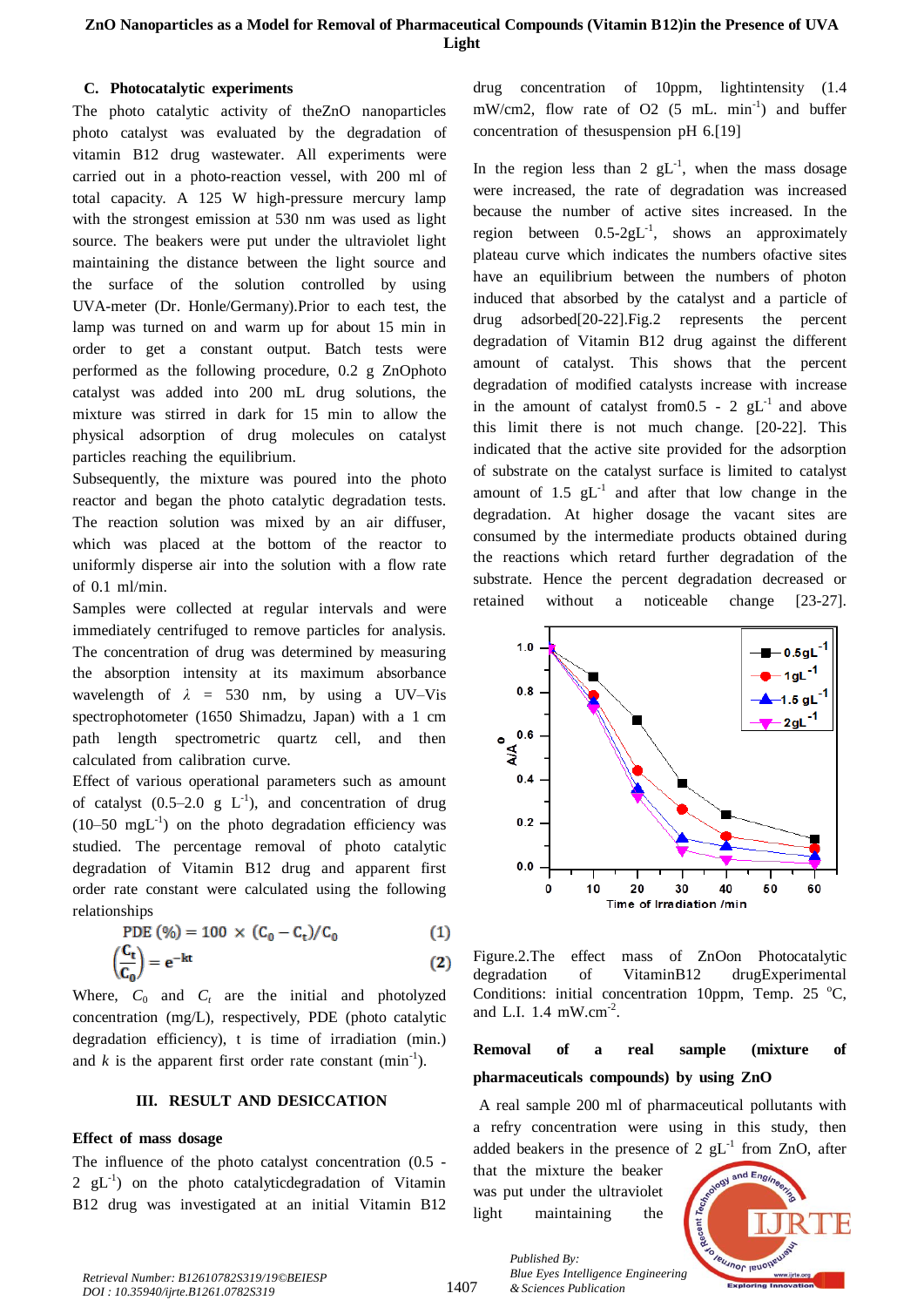distance between the light source and the surface of the solution controlled by using UVA-meter (Dr. Honle/Germany)for 1 hr, after that the supernatant were separated by centrifuge and measured the remaining concentration by using UV-Visible spectrophotometer at a chosen wavelength at 530 nm show in fig.3 and found when time increase the absorption decrease and gave higher percentage removal[28].

to generate the required excited state of the Vitamin B12 drug on ZnO $[29]$ [12, 30]. The concentration of Vitamin B12drug 10ppm gives the optimum Photocatalytic degradation efficiency which is equal to  $100\%$ . The results of the change in percentage Photocatalytic degradation efficiency  $(E \%)$  with concentration of Vitamin B12drug plotted in Fig.5.



Figure 3: Effect Removal of a real sample (mixture of pharmaceuticals compounds) by using ZnO Experimental Conditions: mass amount 2  $g.L^{-1}$ , initial concentration 10ppm, Temp.  $25^\circ\text{C}$ , and L.I. 1.4  $mW.cm^{-2}$ .

# The Effect of initial Vitamin B12 drug concentration **on** photo catalytic degradation processes :

The effect of change initial ( $10 - 50$  mg/L) on Photocatalytic degradation process of Vitamin B12drug was studied using  $2gL^{-1}$ , the light intensity equal to1.4  $mW/cm<sup>2</sup>$ , and temperature equal to 298 K. The results are plotted in Fig.4 It has been observed that the rate of Photocatalytic degradation gradually decreases with the increasing of initial Vitamin B12 drug concentration. This behavior could be explained, the concentration  $10$ ppm was the optimum concentration to cover the largest area of the ZnO particles, therefore absorbed maximum exciting photons to generate higher concentration of the activated ZnO semiconductor. Another reason for this behavior is the strong absorption of light by the Vitamin B12 drug the sample which contain high concentration that 10ppm, Vitamin B12 drug on 2g  $/L^{-1}$  ofZnO. The excess of Vitamin B12 drug prevent the penetration of light through the successive layers of Vitamin B12 drug on the ZnO surface is weak



Figure 4: Photo catalytic degradation of B12 drug at different initial concentration. Experimental Conditions: mass amount 2 g.L<sup>-1</sup>, Temp. 25°C, and L.I. 1.4 mW.cm<sup>-2</sup>.



Figure 5: percent removal B12 drug at different initial concentration. Experimental Conditions: mass amount 2  $g.L^{-1}$ , Temp. 25°C, and L.I. 1.4 mW.cm<sup>-2</sup>.



*Published By:*